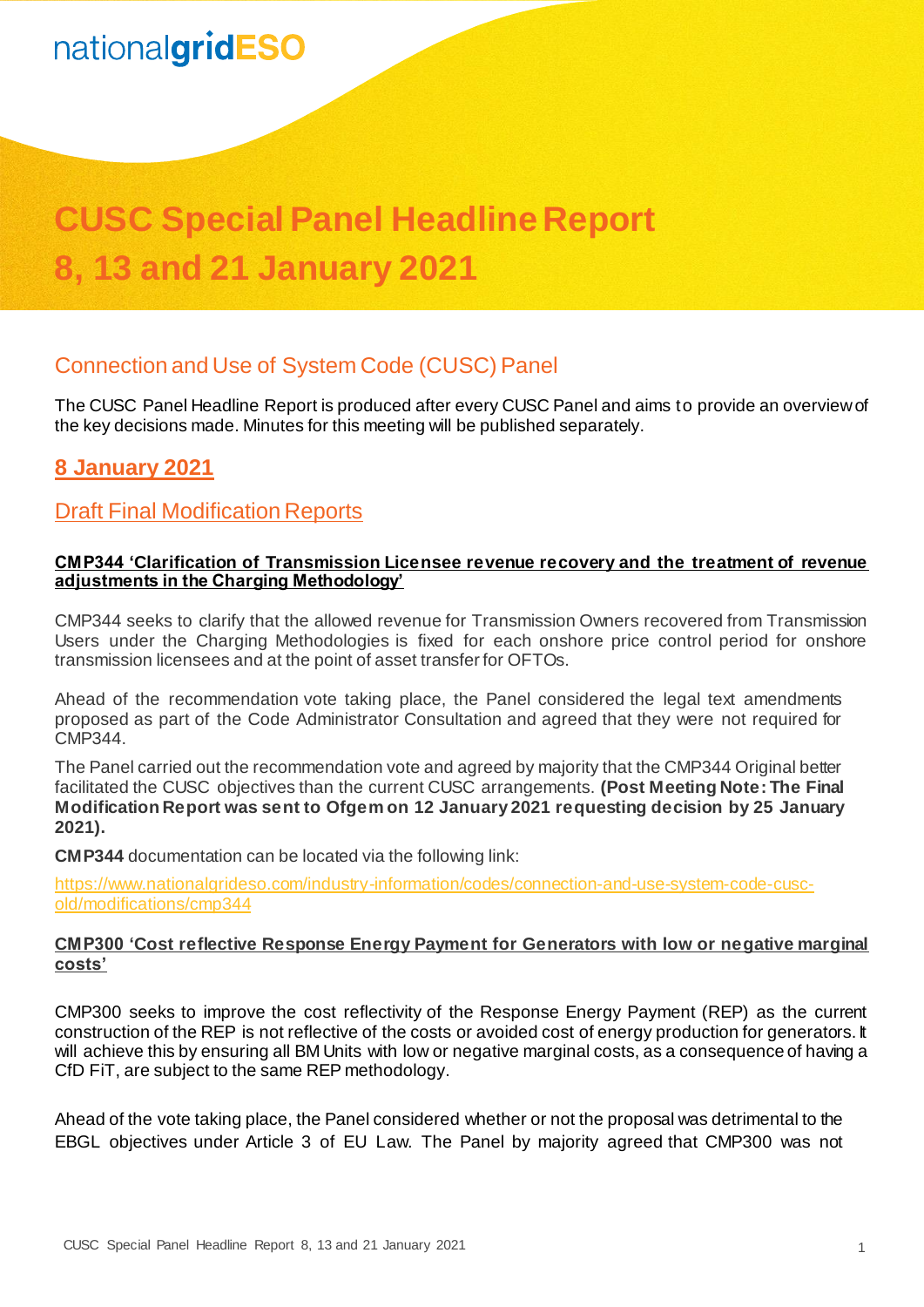detrimental to the EBGL objectives; however, some Panel members argued this CMP300 may distort competition and therefore could be argued to be detrimental to EBGL Objective  $(a)^1$ .

The Panel carried out the recommendation vote and agreed by majority that the CMP300 Original and WACM1 better facilitated the CUSC objectives than the current CUSC arrangements. **(Post Meeting Note: The Final Modification Report was sent to Ofgem on 19 January 2021).**

**CMP300** documentation can be located via the following link:

[https://www.nationalgrideso.com/industry-information/codes/connection-and-use-system-code-cusc](https://www.nationalgrideso.com/industry-information/codes/connection-and-use-system-code-cusc-old/modifications/cmp300-cost)[old/modifications/cmp300-cost](https://www.nationalgrideso.com/industry-information/codes/connection-and-use-system-code-cusc-old/modifications/cmp300-cost)

### **Other**

#### **CMP307 'Expanding the BSUoS charging base to include embedded generation'**

CMP307 seeks to change the current collection of BSUoS from suppliers and embedded Exemptible generation to a methodology where BSUoS is charged on a gross basis to suppliers and BSUoS is charged on exports from embedded Exemptible generation.

On 14 December 2020, Proposer notified their wish to withdraw CMP307. No notice to support CMP307 in place of the Proposer was received by 5pm on 21 December 2020 and therefore Panel were asked under 8.16.10(b) to agree to the withdrawal of CMP307 at the Special Panel on 8 January 2021 - Panel agreed to this.

#### **CMP307** documentation can be located via the following link:

[https://www.nationalgrideso.com/industry-information/codes/connection-and-use-system-code](https://www.nationalgrideso.com/industry-information/codes/connection-and-use-system-code-cusc-old/modifications/cmp307-expanding)[cusc-old/modifications/cmp307-expanding](https://www.nationalgrideso.com/industry-information/codes/connection-and-use-system-code-cusc-old/modifications/cmp307-expanding)

<sup>-</sup><sup>1</sup> EBGL Objective (a) fostering effective competition, non-discrimination and transparency in balancing markets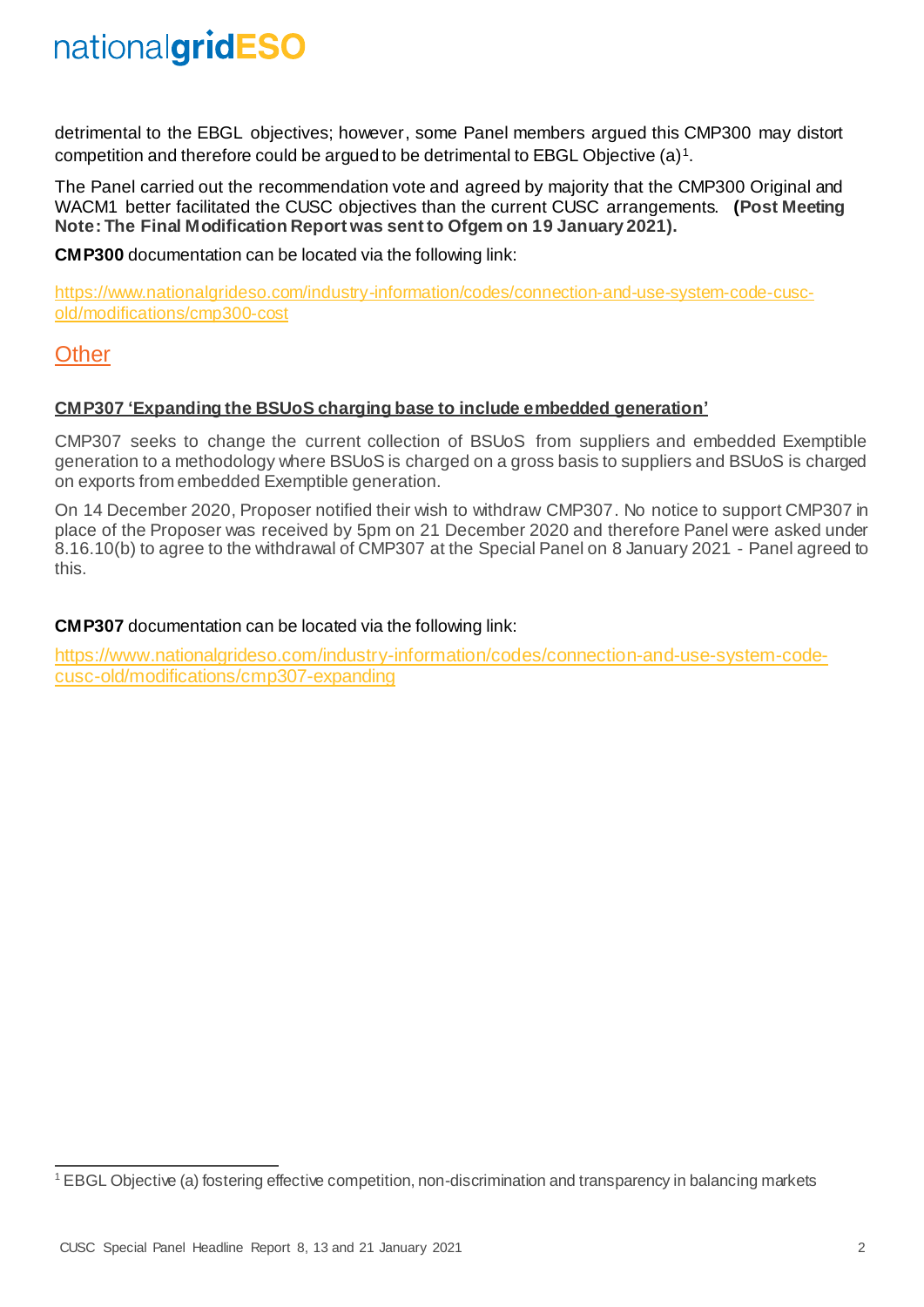## **13 January 2021**

### New Modifications

2 new Modification Proposals were presented for consideration.

#### **[CMP358/CMP359](https://www.nationalgrideso.com/industry-information/codes/connection-and-use-system-code-cusc-old/modifications/cmp353-stabilising) 'Implementation of the Small Generation Discount into the CUSC & Definition changes for CMP358'**

The Small Generator Discount (SGD) is currently contained in the ESO's licence. The SGD expires on 1 April 2021. Given the ongoing uncertainty over the Forward Looking and Access SCR, CMP358 proposes that the SGD is put into the CUSC and CMP359 will seek to define SGD and CPI/CPIH.

On 12 January 2021, Afton Wind Farm Limited raised CMP358 and CMP359. The Proposer sent a request to the CUSC Panel Secretary for these modifications to be treated as urgent. The CUSC Panel on 13 January 2021 considered CMP358 and CMP359 and the associated request for urgency. The majority view of the CUSC Panel was that CMP358 and CMP359 did not meet Ofgem's Urgency criteria - request for Urgency was sent to Ofgem 13 January 2021 for decision by 5pm on 14 January 2021. **(Post Meeting Note: Ofgem rejected the request for Urgency on 15 January 2021).**

The CUSC Panel also agreed that this would need to be assessed by a Workgroup.

#### **CMP358/CMP359** documentation can be found via the following link:

[https://www.nationalgrideso.com/industry-information/codes/connection-and-use-system-code](https://www.nationalgrideso.com/industry-information/codes/connection-and-use-system-code-cusc-old/modifications/cmp358-cmp359)[cusc-old/modifications/cmp358-cmp359](https://www.nationalgrideso.com/industry-information/codes/connection-and-use-system-code-cusc-old/modifications/cmp358-cmp359)

## Workgroup Reports

#### **CMP357 'To improve the accuracy of the TNUoS Locational Onshore Security for the RIIO2 Period'**

CMP357 seeks to implement a TNUoS Locational Onshore Security Factor that is set at eight decimal places and is applied for the duration of the RIIO-T2 price control period. There were also two alternative solutions proposed namely:

- Implementing a TNUoS Locational Onshore Security Factor that is set at one decimal place and is applied for the duration of the RIIO-T2 price control period (WACM1); and
- Implementing a TNUoS Locational Onshore Security Factor that is set at two decimal places and is applied for the duration of the RIIO-T2 price control period (WACM2).

The Panel unanimously approved that the Terms of Reference have been met and agreedfor CMP357 to proceed to Code Administrator Consultation. **(Post Meeting Note: The Code Administrator Consultation was issued on 14 January 2021 and closed 5pm on 19 January 2021).**

#### **CMP357** documentation can be located via the following link:

[https://www.nationalgrideso.com/industry-information/codes/connection-and-use-system-code-cusc](https://www.nationalgrideso.com/industry-information/codes/connection-and-use-system-code-cusc-old/modifications/cmp357-improve)[old/modifications/cmp357-improve](https://www.nationalgrideso.com/industry-information/codes/connection-and-use-system-code-cusc-old/modifications/cmp357-improve)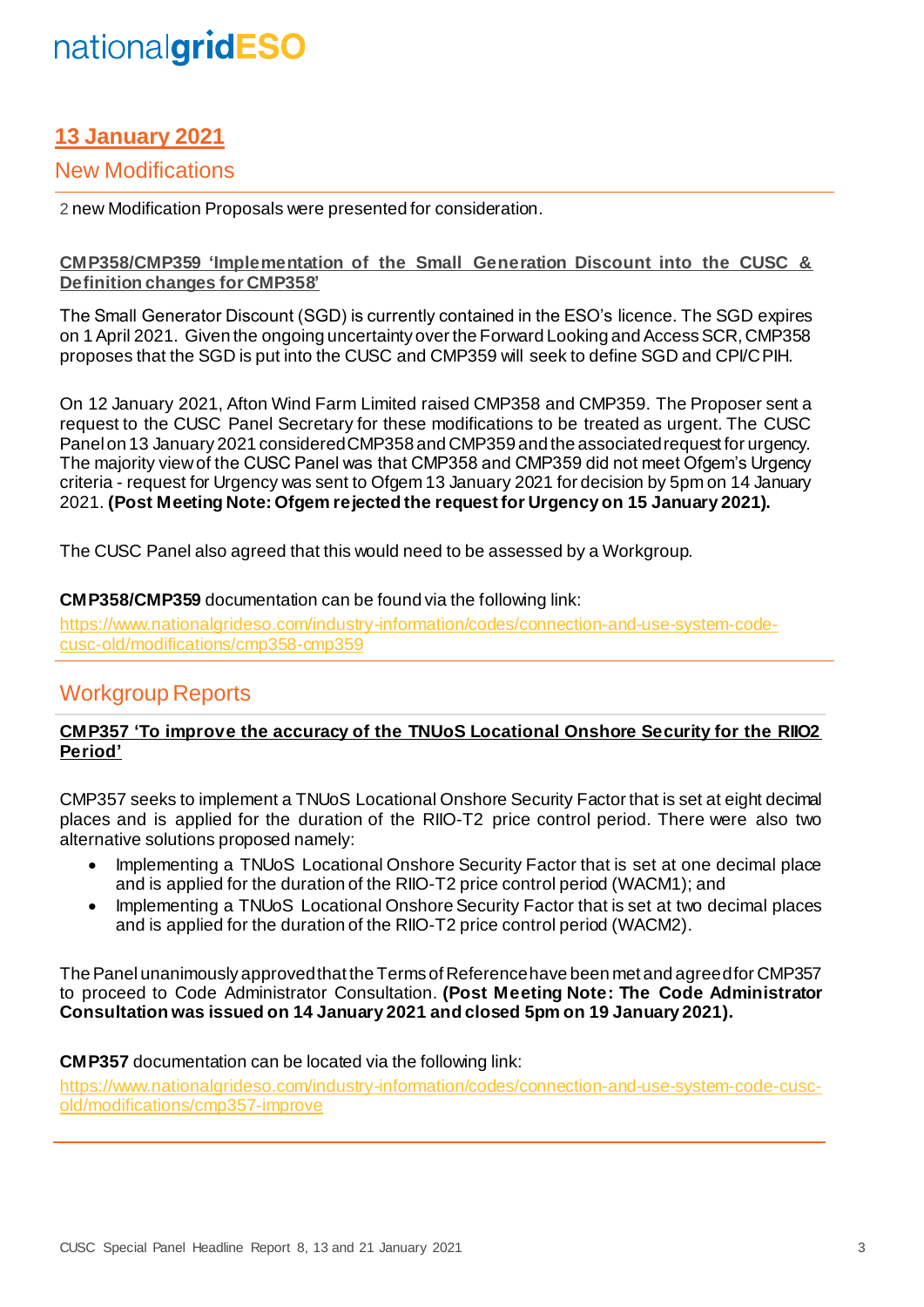## Draft Final Modification Reports

#### **CMP355 'Updating the Indexation methodology used in TNUoS and Transmission Connection Asset charges for RIIO2; and CMP356 'Definition changes for CMP355'**

Currently, Section 14 of CUSC uses the Retail Price Index (RPI) as the measure for index-linking various parts of the charging methodlogies. With the RIIO2 Final Decision from Ofgem, the RPI measure of indexation has being replaced and so the CUSC needs to be revised accordingly to use the correct measure for setting TNUoS and Transmission Connection Asset (TCA) charges. CMP355 specifically seeks to change the relevant parts of Section 14 so that references to RPI are revised to the indexation method as set out in the transmission licence. CMP356 has been raised to support CMP355 by changing Section 11 to add supporting definitions.

Prior to undertaking the recommendation vote, the Panel noted NGET's request for additional text to be added to the Final Modification Report and agreed with the clarification provided by the ESO saying that:

- The CUSC has no impact on the Maximum Allowed Revenue (MAR) that the Transmission Owner can recover as this is set in the Transmission Owner's Licence; and
- Transmission Connection Assets will be indexed using RPI up to 31 March 2021.

The Panel also considered NGET's request on CMP356 to include explicit legal text in CUSC saying what the indexation rate should be rather than refer to the Transmission Licence. However, Panel did not agree this was required.

The Panel carried out the recommendation vote and unanimously recommended that the Proposer's solution should be implemented. The Final Modification Report was sent to Ofgem on 18 January 2021 requesting decision on or before 22 January 2021. **(Post Meeting Note: Ofgem decision received 22 January 2021 approving the CMP355 and CMP356 changes. They will both be implemented on 1 April 2021).**

**CMP355/CMP356** documentation can be located via the following link:

[https://www.nationalgrideso.com/industry-information/codes/connection-and-use-system-code-cusc](https://www.nationalgrideso.com/industry-information/codes/connection-and-use-system-code-cusc-old/modifications/cmp355-cmp356)[old/modifications/cmp355-cmp356](https://www.nationalgrideso.com/industry-information/codes/connection-and-use-system-code-cusc-old/modifications/cmp355-cmp356)